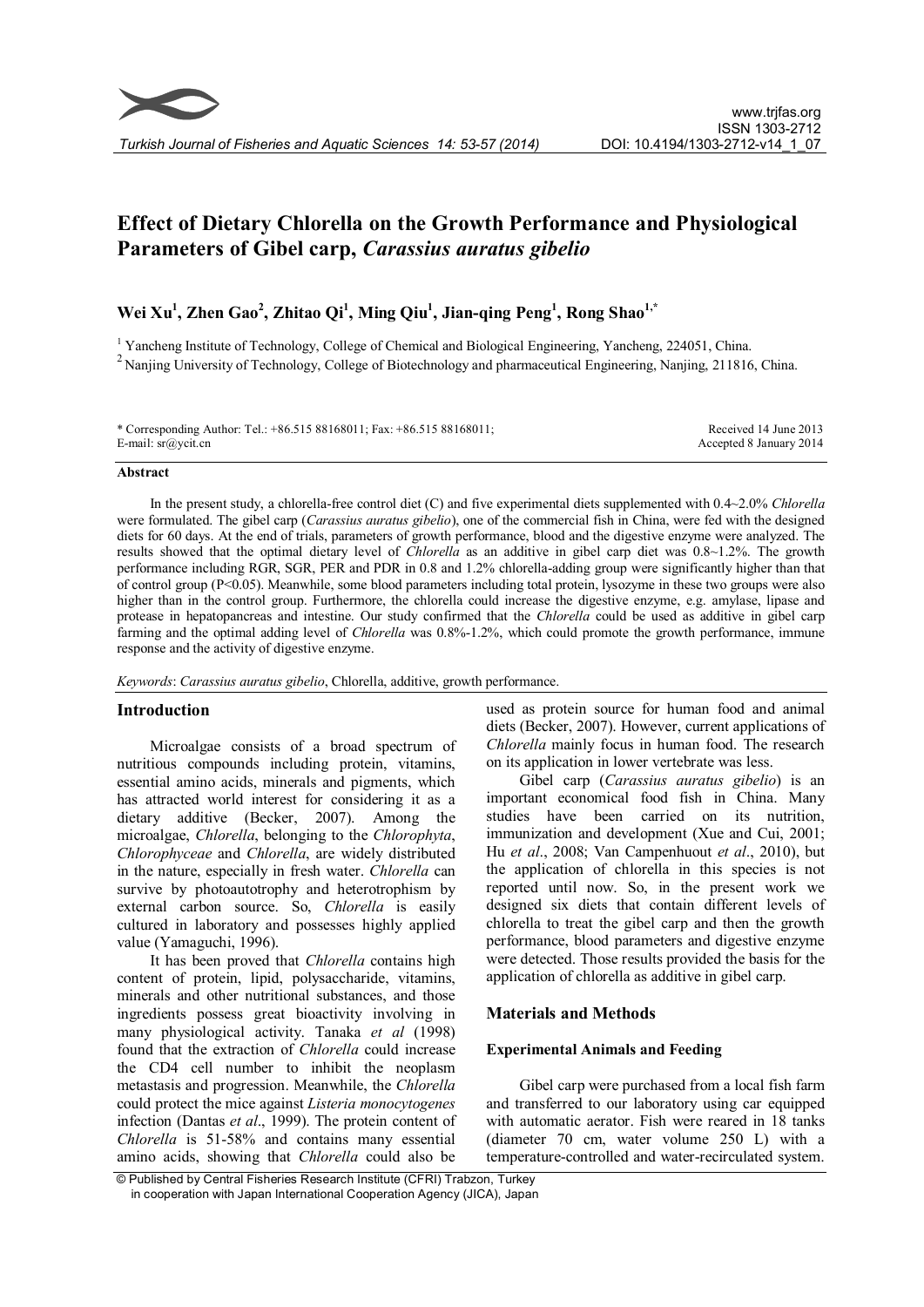Fish were acclimated with the commercial diets to the new rearing conditions for 14 days.

After acclimation, the fish (Avg. weight 29.91±0.11 g) were weighed after being starved for 2 days to allow the gut to empty and then 540 fish were randomly divided into nine tanks (30 fish per tank). The tanks were then randomly divided into six groups (three tanks per group), with one control group and five experimental groups. The control group was fed with the basal diet without Chlorella, while the five experimental groups were fed with the diets supplemented with 0.4, 0.8, 1.2, 1.6 and 2.0% Chlorella dry powder, respectively. The ingredients and proximate composition of the experimental diets were shown in Table 1. The feeding trial lasted for 60 days. Fish were fed three times a day at a daily feeding rate of 8% of body weight at 6:30, 13:30 and 18:30 h. During the experiments, one-third of the water volume was exchanged once a week. The water temperature was  $26^{\circ}$ C, dissolved oxygen content  $>5$ mg/L, NH<sub>3</sub><0.05 mg/L, H<sub>2</sub>S <0.1 mg/L and pH 6.8-7.8 during the course of the experiment.

#### Sampling and Chemical Analysis

At the beginning of the trial, the fish in each tank were mass weighed for the determination of the initial body weight (IBW). At the end of the 60-day period, the fish were starved for 24 h and batch weighed for the final body weight (FBW). The blood from five fish per tank was collected and send to Tinghu hospital (Yancheng, Jiangsu province, China) for determining the blood parameters. The diet and fish muscle samples were freeze dried and the proximate composition were analyzed according to the standard methods (Association of the Official Analytical Chemists 1990). The growth performances were calculated using the following formula:

WG (weight gain) =FBW (final body weight, g)- IBW (initial body weight, g)

RGR (relative gain rate, %)=[FBW (final body weight, g)-IBW (initial body weight, g)]/IBW×100

SGR (specific growth rate, %)=[ (lnFBWlnIBW)/number of feeding days]×100

FCR (feed conversion ratio)=[total feed supplied  $g$  DM/WG  $(g)$ ]

PER (protein efficiency ratio)=[WG (g)/total protein fed (g DM)]

PDR (protein deposition ratio)=100×[FBW×FTP (final total protein of whole fish)-IBW×ITP (initial total protein of whole fish)]/ total protein in diets

#### The Activity of Digestive Enzymes in Liver and **Gut**

To assess the effects of Chlorella on digestive enzyme activity, 9 fish from each group (3 fish per tank) were anesthetized with MS222 (50 mg/L) and tissues including intestine and hepatopancreas were immediately separated. The intestines were emptied and washed with ice-cold phosphate buffer (pH 7.0, 200 mM) for three times. Then the hepatopancreas and intestine were excised and homogenized in icecold 200 mM PBS buffer and centrifuged at 5000 g for 5 min at 4˚C to collect the supernatants. The activity of amylase, lipase and protease were detected with the kits purchased from Jiancheng biotechnology company (Nanjing, China).

#### Statistical Analysis

The final data were expressed as mean values  $\pm$ standard error (SE) and analyzed by one-way analysis of variance (ANOVA). Percentage data were arcsine transformed before analysis of variance. Duncan's multiple range tests were analyzed among different group means. The significant level was set as  $P<0.05$ . All statistical analyses were performed using the SPSS11.0.

#### **Results**

#### Effect of Chlorella on the Growth Performance of Gibel Carp

The growth performance of fish fed with the experimental diets was summarized in Table 1. It was clear that the supplement of Chlorella could

**Table 1.** Performance for gibel carp fed with different experimental diets n=15;  $\overline{x} \pm$  S.E

| Diets          | <b>IBW</b>              | <b>FBW</b>              | WG                      | <b>RGR</b>              | <b>SGR</b>              | <b>PER</b>              | <b>PDR</b>               | <b>FCR</b>              |
|----------------|-------------------------|-------------------------|-------------------------|-------------------------|-------------------------|-------------------------|--------------------------|-------------------------|
| Control        | 30.01                   | 58.164                  | 28.15                   | 93.80                   | 1.10                    | 1.31                    | 92.43                    | 2.27                    |
|                | $\pm 0.099^{\rm a}$     | $\pm 0.39^b$            | $\pm 0.32^b$            | $\pm 0.87^{\rm b}$      | $\pm 0.01^{\circ}$      | $\pm 0.01$ °            | $\pm 0.33^{\text{d}}$    | $\pm 0.01$ <sup>a</sup> |
| 0.4% Chlorella | 29.98                   | 60.27                   | 30.29                   | 101 07                  | 1.16                    | 1.38                    | 97.55                    | 2.20                    |
|                | $\pm 0.12^{\rm a}$      | $\pm 0.90^{\circ}$      | $\pm 1.01^{\circ}$      | $\pm$ 3.77 <sup>b</sup> | $\pm 0.03^{b}$          | $\pm 0.02^{\rm bc}$     | $\pm$ 173 <sup>c</sup>   | $\pm 0.01^{\circ}$      |
| 0.8% Chlorella | 29.90                   | 63.75                   | 33.85                   | 113 22                  | 1.26                    | 1.41                    | 99.68                    | 2.04                    |
|                | $\pm 0.08$ <sup>a</sup> | $\pm 1.96^{\circ}$      | $\pm 1.96^{\circ}$      | $\pm 6.59$ <sup>a</sup> | $\pm 0.05^{\text{a}}$   | $\pm 0.04^{ab}$         | $\pm$ 2.44 <sup>bc</sup> | $\pm 0.06^{\circ}$      |
| 1.2% Chlorella | 29.99                   | 63.93                   | 33 94                   | 113 19                  | 1.26                    | 1.48                    | 106.04                   | 1.96                    |
|                | $\pm 0$ 11 <sup>a</sup> | $\pm 0.04$ <sup>a</sup> | $\pm 0.08$ <sup>a</sup> | $\pm 0.69$ <sup>a</sup> | $\pm 0.01$ <sup>a</sup> | $\pm 0.02$ <sup>a</sup> | $\pm 0.86^\text{a}$      | $\pm 0.01^{\circ}$      |
| 1.6% Chlorella | 29 77                   | 65.76                   | 36.00                   | 120.96                  | 1.32                    | 1.48                    | 105.85                   | 1.96                    |
|                | $\pm 0.08$ <sup>a</sup> | $\pm 0.87$ <sup>a</sup> | $\pm 0.93$ <sup>a</sup> | $\pm$ 37 <sup>a</sup>   | $\pm 0.02$ <sup>a</sup> | $\pm 0.02$ <sup>a</sup> | $\pm 1.68$ <sup>a</sup>  | $\pm 0.02^b$            |
| 2.0% Chlorella | 29.83                   | 65.64                   | 35.81                   | 120.02                  | 1 3 1                   | 145                     | 103.25                   | 2.01                    |
|                | $\pm 0.14^{\rm a}$      | $\pm 0.60^{\circ}$      | $\pm 0.50^{\circ}$      | $\pm$ 1 38 <sup>a</sup> | $\pm 0.01$ <sup>a</sup> | $\pm 0.03$ <sup>a</sup> | $\pm$ 1.94 <sup>ab</sup> | $\pm 0.05^{\rm b}$      |

Note: Values (mean  $\pm$  SE) in the same column not sharing a common superscript letter are significantly different (P<0.05).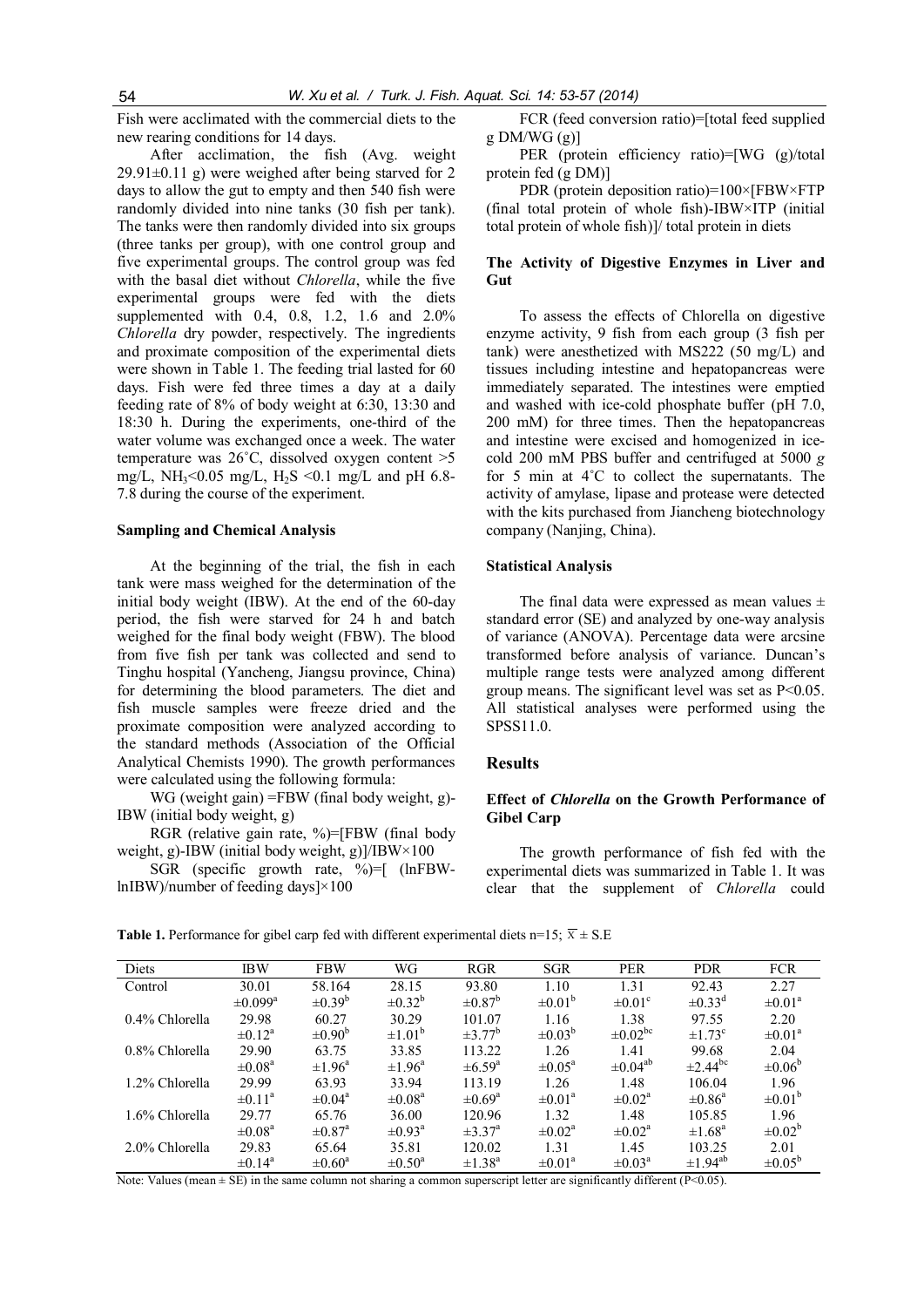significantly increase the growth performance of gibel carp. During the 60-day trial, fish fed with 0.8% Chlorella grew from 29.90 $\pm$ 0.08 g to 63.75  $\pm$  1.96 g, with a RGR of 113.22±6.59 and a SGR of 1.26±0.05. The PER and PDR in 0.8% Chlorella group were  $1.41\pm0.04$  and  $99.68\pm2.44$ , respectively. The RGR, SGR, PER and PDR in 0.8% Chlorella group were all higher than that of control group  $(P<0.05)$ , except the FCR were lower than that of control group  $(P<0.05)$ . As the Chlorella content increased to 1.2%, the RGR, SGR, PER and PDR also increased correspondingly, while the FCR still remained lower than that of control group  $(P<0.05)$ . Compared with  $1.2\%$ chlorella group, the RGR, SGR, PER, PDR and FCR in 1.6% and 2.0% Chlorella groups remained unchanged  $(P>0.05)$ , but these results still shared statistic significance with the corresponding results in the control group  $(P<0.05)$ .

## Effect of Chlorella on the Blood Parameters of Gibel Carp

The blood parameters of fish fed with the experimental diets were shown in Table 2. Analysis of the data in Table 2 suggested that the dietary chlorella mainly affected the parameters involved in protein/lipid metabolism and immunity of gibel carp. The total protein of fish in 0.4-2.0% Chlorella groups increased when compared with the control group  $(P<0.05)$ . The cholesterol of fish in 1.6% and 2.0% Chlorella group were lower than that of fish in control group and 0.4%-, 0.8%- and 1.2%-Chlorella group (P<0.05). The ALT and AST of fish in different groups exerted an increasing and then back to normal level pattern (P>0.05). The immunity parameters including POD, SOD and lysozyme exerted an increasing pattern with the increase of dietary Chlorella (P<0.05).

#### Effect of Chlorella on the Digestive Enzyme

The activity of three digestive enzyme including amylase, lipase and protease in hepatopancreas and intestine were examined, and the results were summarized in Table 3. Compared with the control group, these three enzymes exerted an increasing

pattern with the increase of dietary Chlorella (P<0.05). The amylase, lipase and protease in hepatopancreas of fish in control group were  $286.23 \pm$ 2.85,  $29.32 \pm 0.62$  and  $17.34 \pm 0.24$  u per mg protein, while the activity of these three enzyme in fish fed with  $2.0\%$  Chlorella group were  $404.11\pm26.98$ , 41.74 $\pm$ 3.46 and 26.62 $\pm$ 0.45 u per mg protein, which increased nearly 1.4-, 1.4-, and 1.53 folds, respectively. Compared with the control group, the activity of these three enzymes in gut of fish in 2.0% Chlorella group increased 1.5-, 1.6- and 1.1-fold.

#### **Discussion**

In the present study, the different contents of Chlorella were added in the basal diet of gibel carp and the effects of Chlorella on the growth performance, blood parameters and digestive enzyme were detected. Our results indicated that chlorella can be a good choice for using as an additive for fish diets.

Due to high contents of protein, some microalgae have been used as fish meal substitution in fish diet. It has been found that the survival rate and protein content of juvenile tilapia (Oreochromis niloticus) increased greatly after only feed with Spirulina for 63 days (Takeuchi et al., 2002). Palmegiano et al. (2008) also found that Spirulina combined with plant oil could be a good alternative to sturgeon diet. Here, we found that the dietary adding microalgae could significantly improve the growth performance of fish, e.g. the RGR nearly increase 113.19% in the diet adding 1.2% chlorella. Our results were in accordance with the observation of Palmegiano *et al* (2005). It might be the bioactive ingredients e.g. chlorella growth factor (CGF) that promote the growth of fish (Yamaguchi, 1996). We also found that it was not better to add more chlorella in diet. Compared with fish fed with basal diet the performance of fish fed with 0.4% chlorella diet remained unchanged (P>0.05). Meanwhile, the performance in 1.6-2.0% Chlorella group shared no significantly changes with that of 1.2% Chlorella group. So we recommended the optimal adding of Chlorella was 0.8-1.2%.

0.8-1.2% Chlorella in diets could significantly

Table 2. Blood parameters of fish fed with experimental diets

|                    | Control                       | $0.4\%$                        | $0.8\%$                        | $1.2\%$                       | 1.6%                          | $2.0\%$                        |
|--------------------|-------------------------------|--------------------------------|--------------------------------|-------------------------------|-------------------------------|--------------------------------|
|                    |                               | Chlorella                      | Chlorella                      | Chlorella                     | Chlorella                     | Chlorella                      |
| Total protein (TP) | $56.75 \pm 1.20^c$            | 57.45 $\pm$ 0.73 <sup>bc</sup> | 61.60 $\pm$ 2.40 <sup>ab</sup> | $63.58 \pm 1.13^a$            | $62.87 \pm 1.46^a$            | $61.40 \pm 1.13^{ab}$          |
| Albumin            | $33.15 \pm 1.60^b$            | $32.98 \pm 0.88^b$             | $35.35 \pm 0.97^{ab}$          | $36.63 \pm 0.41^{\circ}$      | $36.83\pm0.66^a$              | $35.20 \pm 0.78$ <sup>ab</sup> |
| <b>Globins</b>     | $23.02\pm0.71^{\rm b}$        | $24.30\pm0.62^{ab}$            | $25.67 \pm 1.05^{ab}$          | $26.07 \pm 0.49$ <sup>a</sup> | $25.37 \pm 1.10^{ab}$         | $24.70 \pm 1.48^{ab}$          |
| $A:G$ ratio        | $1.44 \pm 0.04$ <sup>a</sup>  | $1.36 \pm 0.04^a$              | $1.39 \pm 0.09^a$              | $1.41 \pm 0.03^{\text{a}}$    | $1.47 \pm 0.09^a$             | $1.45 \pm 0.09^a$              |
| Glucose (GLU)      | $3.26 \pm 0.10^a$             | $3.55 \pm 0.26^a$              | 4.11 $\pm$ 0.77 <sup>a</sup>   | $4.37 \pm 0.59$ <sup>a</sup>  | $3.44 \pm 0.24$ <sup>a</sup>  | $4.01 \pm 0.58$ <sup>a</sup>   |
| Cholesterol        | $7.19 \pm 0.08$ <sup>a</sup>  | $6.78 \pm 0.08$ <sup>abc</sup> | 7.042 $\pm$ 0.35 <sup>ab</sup> | $7.07\pm0.04^{ab}$            | $6.44 \pm 0.13$ <sup>c</sup>  | 6.59 $\pm$ 0.12 <sup>bc</sup>  |
| POD.               | $37.18 \pm 0.85^b$            | $40.56 \pm 1.08^b$             | $41.48 \pm 0.58$ <sup>b</sup>  | 49.11 $\pm$ 2.36 <sup>a</sup> | $50.07 \pm 1.90^{\circ}$      | $47.78 \pm 0.89$ <sup>a</sup>  |
| <b>SOD</b>         | $22.83 \pm 0.84$ <sup>d</sup> | $24.42 \pm 1.64$ <sup>d</sup>  | $30.54 \pm 3.31$ °             | 39 99 $\pm$ 0 21 <sup>b</sup> | $49.62 \pm 0.68^a$            | 44.35 $\pm$ 0.75 <sup>b</sup>  |
| Lysozyme           | $14.30\pm0.51$ <sup>d</sup>   | $18.41 \pm 0.42$ <sup>c</sup>  | $18.99 \pm 0.75$ <sup>bc</sup> | $20.47\pm0.4^{b}$             | $23.21 \pm 0.84$ <sup>a</sup> | $23.61 \pm 0.42^a$             |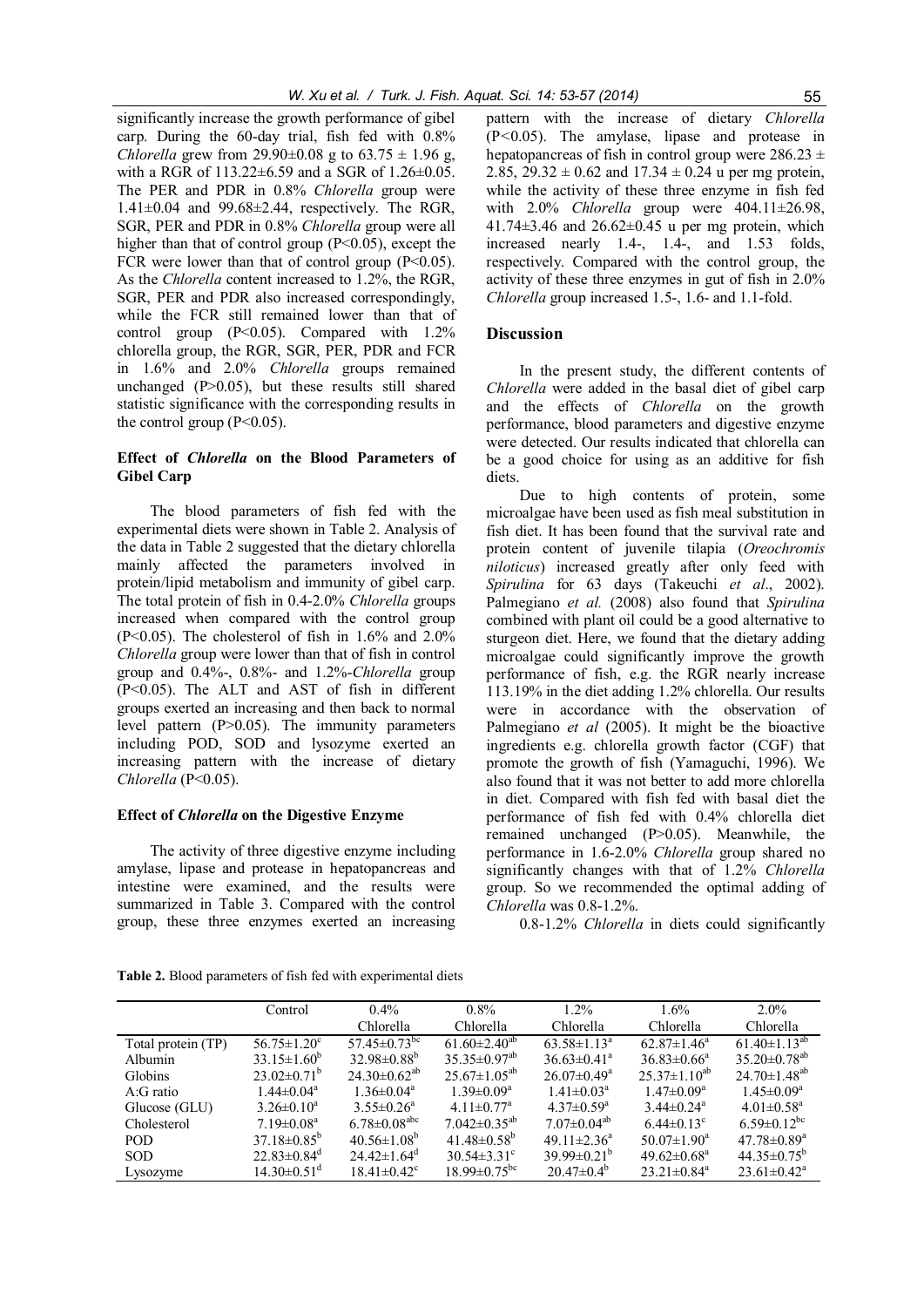improve the blood parameters of gibel carp. Firstly, the Chlorella could increase the total protein (TP), albumin and globulins in the serum of gibel carp. Serum TP includes two groups: albumins and globulins. The albumins are synthesized by liver and served as protein transporters (Anderson *et al.*, 1979). The globulins are synthesized by the mononuclear phagocyte system and play important roles in the immune system (Kumar et al., 2012). Our findings suggested that the dietary adding Chlorella could increase the immune response of gibel carp. In mammals, albumin-globulin ratio is used to evaluate different diseases in liver and kidney. The albuminglobulin ratio remained unchanged after 60 days feeding test suggesting that fish fed with Chlorella maintain healthy status. Secondly, the Chlorella could decrease the level of blood cholesterol, not the glucose of gibel carp, suggesting that the Chlorella might involve in the metabolism of lipid. The same case also found by Güroy et al. (2011). Thirdly, the Chlorella could increase the superoxide dismutase (SOD) and lysozyme of gibel carp. The superoxide dismutase (SOD) is one of the first lines of antioxidant defense which can protect cell and tissues against oxidative stress, and also play some roles in the protective immunity against bacterial (Muñoz-Montesino et al., 2004; Pham et al., 2009). Lysozyme is also an important defence molecule of the innate immune system, which is important in mediating protection against microbial invasion (Saurabh and Sahoo, 2008). Increasing of SOD and lysozyme by dietary Chlorella suggested that the chlorella might contain some bioactive substances involving in the regulating of fish immune response.

Analysis of digestive enzyme activity is an easy and reliable methodology that can be used as an indicator of digestive processes and nutritional condition of fish (Abolfathi et al., 2012). In the current study, we found that the dietary Chlorella could significantly increase the digestive enzyme in the hepatopancreas and intestine of gibel carp, suggesting the Chlorella could enhance the diet utilization rate by increasing the activity of digestive enzyme.

In conclusion, Chlorella could be used as a feed additive in gibel carp farming. The optimal adding level of dietary Chlorella was 0.8-1.2%. Dietary Chlorella could promote the growth performance, immune response and the activity of digestive enzyme.

#### Acknowledgments

This work was finanically supported by the National Basic Research Program of China (No. 2011CB200906) and National Natural Science Foundation of China (No. 31101912), the Natural Science Foundation of Jiangsu Province of China (No. BK2011420) and sponsored by Qing Lan Project of Jiangsu Province of China.

#### References

- Abolfathis, M., Hajimoradloo, A., Ghorbani, R. and Zamani, A. 2012. Effect of starvation and refeeding on digestive enzyme activities in juvenile roach, Rutilus rutilus caspicus. Comparative Biochemistry and Physiology A: Molecular Integrative Physiology, 161(2): 166-173. doi: 10.1016/j.cbpa.2011.10.020
- Anderson, D.P., Robertson, B.S. and Dixon O.W. 1979. Plaque-forming cells and humoral antibody in rainbow trout (Salmo gairdneri) induced by immersion in a Yersinia ruckeri O-antigen preparation. Journal of the Fisheries Research Board of Canada, 36(6): 636-639. doi: 10.1139/f79-092
- Dantas, D.C., Kaneno, R. and Queiroz M.L. 1999. The effects of Chlorella vulgaris in the protection of mice infected with Listeria monocytogenes. Role of natural killer cells. Immunopharmacol Immunotoxicol, 21(3): 609-619. doi: 10.3109/08923979909007129
- Güroy, D., Güroy, B., Merrifield, D.L., Ergün, S., Tekinay, A.A. and Yiğit, M. 2011. Effect of dietary Ulva and Spirulina on weight loss and body composition of rainbow trout, Oncorhynchus mykiss (Walbaum), during a starvation period. Journal of Animal Physiology and Animal Nutrition, 95: 320-327. doi: 10.1111/j.1439-0396.2010.01057.x
- Muñoz-Montesino, C., Andrews, E., Rivers, R., González-Smith, A., Moraga-Cid, G., Folch, H., Céspedes, S. and Oñate, A.A. 2004. Intraspleen Delivery of a DNA Vaccine Coding for Superoxide Dismutase (SOD) of Brucella abortusInduces SOD-Specific CD4+ and CD8+ T Cells. Infection and Immunity, 72: 2081- 2087. doi: 10.1128/IAI.72.4.2081-2087.2004
- Kumar, S., Raman, R.P., Kumar, K., Pandey, P.K., Kumar, N., Mallesh, B., Mohanty, S. and Kumar A. 2012. Effect of azadirachtin on haematological and biochemical parameters of Argulus-infected goldfish Carassius auratus (Linn. 1758). Fish Physiology and Biochemistry, 39(4): 733-737 doi: 10.1007/s10695- 012-9736-8.
- Palmegiano, G.B., Gal, F., Dapră, F., Gasco, L., Pazzaglia, M. and Peiretti, P.G. 2008. Effects of Spirulina and plant oil on the growth and lipid traits of white sturgeon (Acipenser transmontanus) fingerlings. Aquaculture Research, 39: 587-595. doi: 10.1111/j.1365-2109.2008.01914.x
- Pham, T.M., Fujino, Y., Ando, M., Suzuki, K., Nakachi, K., Ito, Y., Watanabe, Y., Inaba Y., Tajima, K., Tamakoshi, A. and Yoshimura, T. 2009. Relationship between serum levels of superoxide dismutase activity and subsequent risk of lung cancer mortality: finding from a nested case-control study within the Japan collaborative cohort study. Asian Pacific Journal of Cancer Prevention, 10: 75-79.
- Saurabh, S. and Sahoo, P.K. 2008. Lysozyme: an important defence molecule of fish innate immune system. Aquaculture Research, 39: 223-239. doi: 10.1111/j.1365-2109.2007.01883.x
- Takeuchi, T., Lu, J., Yoshizaki, G. and Satoh, S. 2002. Effect on the growth and body composition of juvenile tilapia Oreochromis niloticus fed raw Spirulina. Fisheries Science, 68: 34-40. doi: 10.1046/j.1444-2906.2002.00386.x
- Tanaka, K., Yamada, A. and Noda, K. 1998. A novel glycoprotein obtained from chlorella vulgaris strain CK22 shows antimetastatic immunopotentiation.